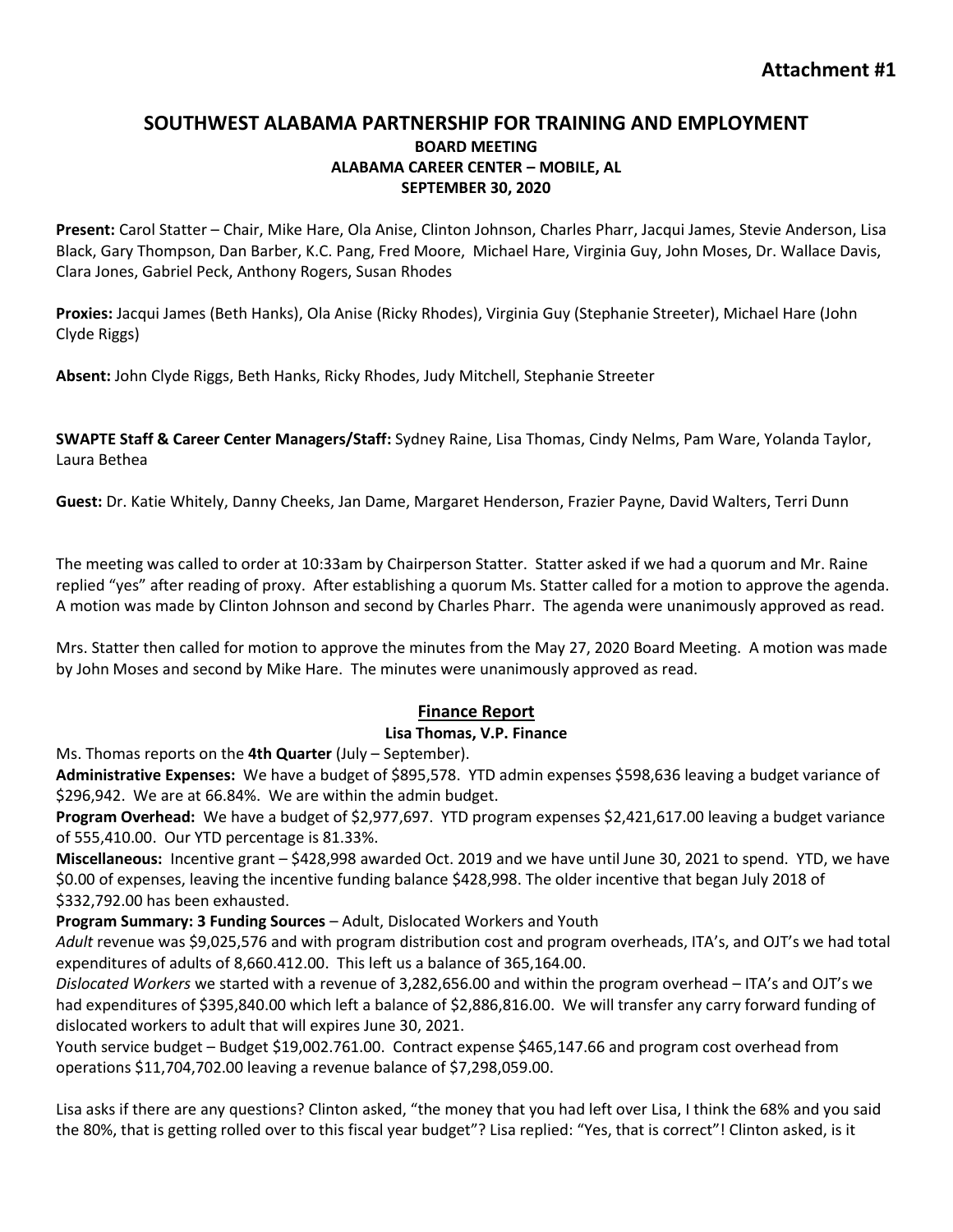always two years given to spend the grant"? Lisa replied: Yes! John asked, "to what extent has the pandemic influenced the figures on this page"? Lisa responded: It slowed down some, but we still had a lot of obligation.

Statter called for a motion to approve the financial report as presented. A motion was made by Stan Chavis and second by Clinton Johnson. The financial report was approved as presented.



# **ITA Monitoring Summary Dr. Katie Whitely**

First time for ITA monitoring. We did not go to any of the providers due to COVID. We used the enrollment data that Laura Betha provided to identify 20% of the ITA files across the region for review. We did a random selection of about 2500 files. Of this we reviewed 490 files and of those files 224 were active and 266 were exit. I feel really good about how people are keeping their files. Across the Region 92% of the files are in compliance as required by WIOA. Across the region, the exited files that were reviewed, the graduation rate was 75.8% and of the active files reviewed that graduation rate was 20%.

Dr. Whitely asked if there are any questions? There were none at this time. Dr. Whitely informed the Board that survey was sent out to participants.



## **Committee Report Cindy Nelms, V.P. Planning/Contracts**

Let me start out by saying, I appreciate the Board members that added their names to the different roaster of some of our committees. When these committee's meet, we will be selecting a new chairperson for each of them. ITA/OJT Youth provider – we met with the youth providers and all are experiencing a decline in enrollment due to COVID. All programs are being encouraged to come up with innovative way to reach out to the youth in the community. The new AlabamaWorks data system is also impacting our youth because they are having to input into the system personal data themselves. As per the monitoring report we are focusing on performance. We will use the data provided in the monitoring report to help us with the programs we need to focus on.

**Follow-Up:** youth providers will be responsible for their own follow-up of participants. Case managers and Career Centers are responsible for the Adult and dislocated workers.

**National Disaster Grant:** Funds for temporary workers. We are provide \$10 per hour for 40 hours a week up to six weeks to help businesses in operations.

## **Regional Program Activities**

## **Laura Bethea, Area Manager – Alabama Career Center Region 7**

**Due to the new system we have not learned how to pull the needed reports. Traffic (Career Center - Region 7)** - ITA's --- 2267 adult participants. Dislocated Worker 110 participants. Youth --- 281 participants. 2658 individuals were served in the 4th quarter within Region 7. Door Count – 76,006 individuals came through the door.